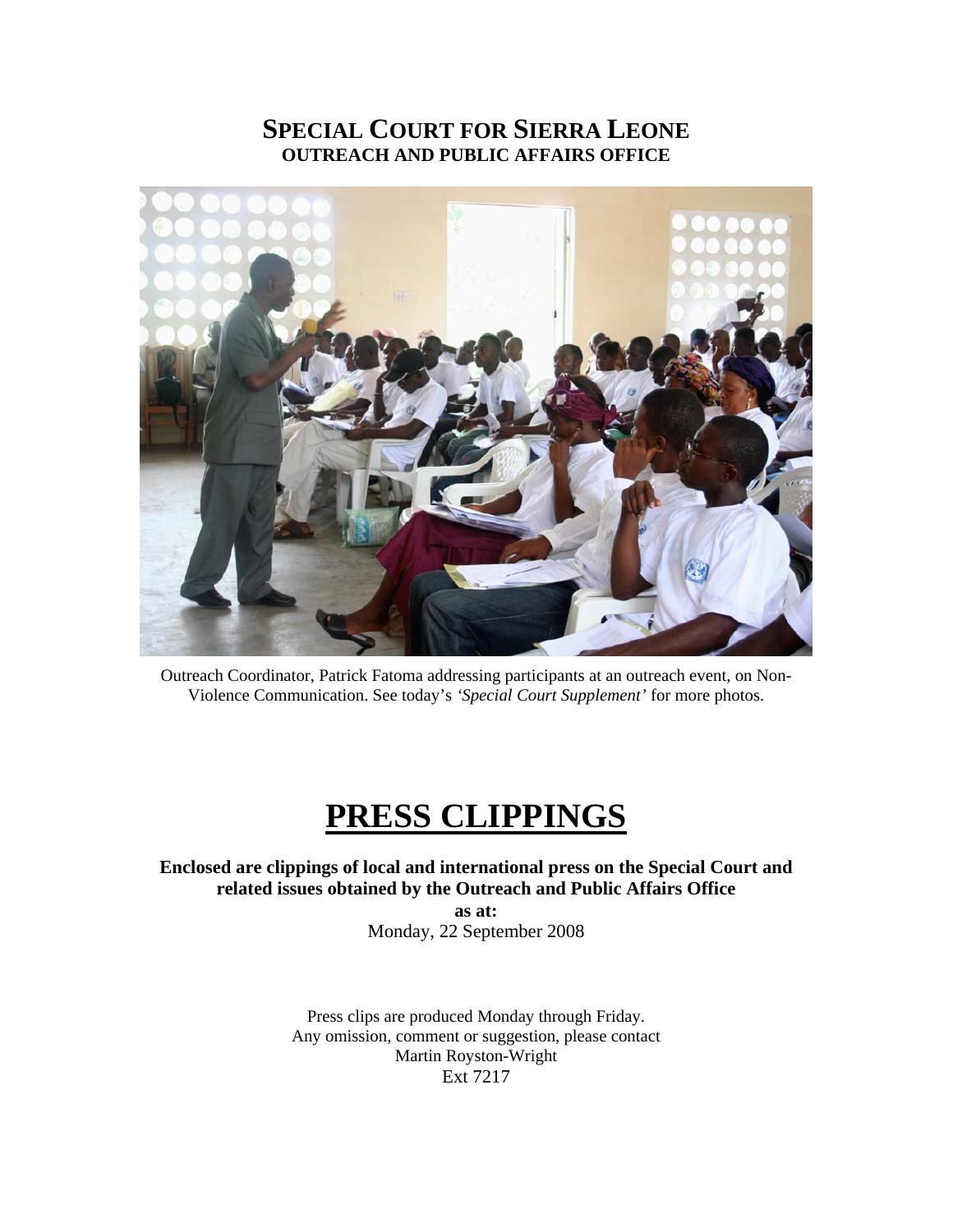| <b>International News</b>                                                                  |             |
|--------------------------------------------------------------------------------------------|-------------|
|                                                                                            |             |
| Report from The Hague / BBC world Service Trust                                            | Pages 3-4   |
| Former Liberian President Taylor's Son's Trial to Begin Monday in Florida / VOA            | Pages 5-6   |
| UNMIL Public Information Office Complete Media Summaries / UNMIL                           | Pages 7-8   |
| Sustaining Prevailing Peace Central as Liberia Observes International Day of Peace / UNMIL | Page 9      |
| On International Day, UN spotlights link between human rights and peace / UN News          | Pages 10-11 |
| SA, Sudan Warn of ICC Plans / News 24                                                      | Page 12     |
| <b>Special Court Supplement</b>                                                            |             |
| Last Week's Outreach with Kono Youths in Pictures / Outreach & Public Affairs              | Page 13     |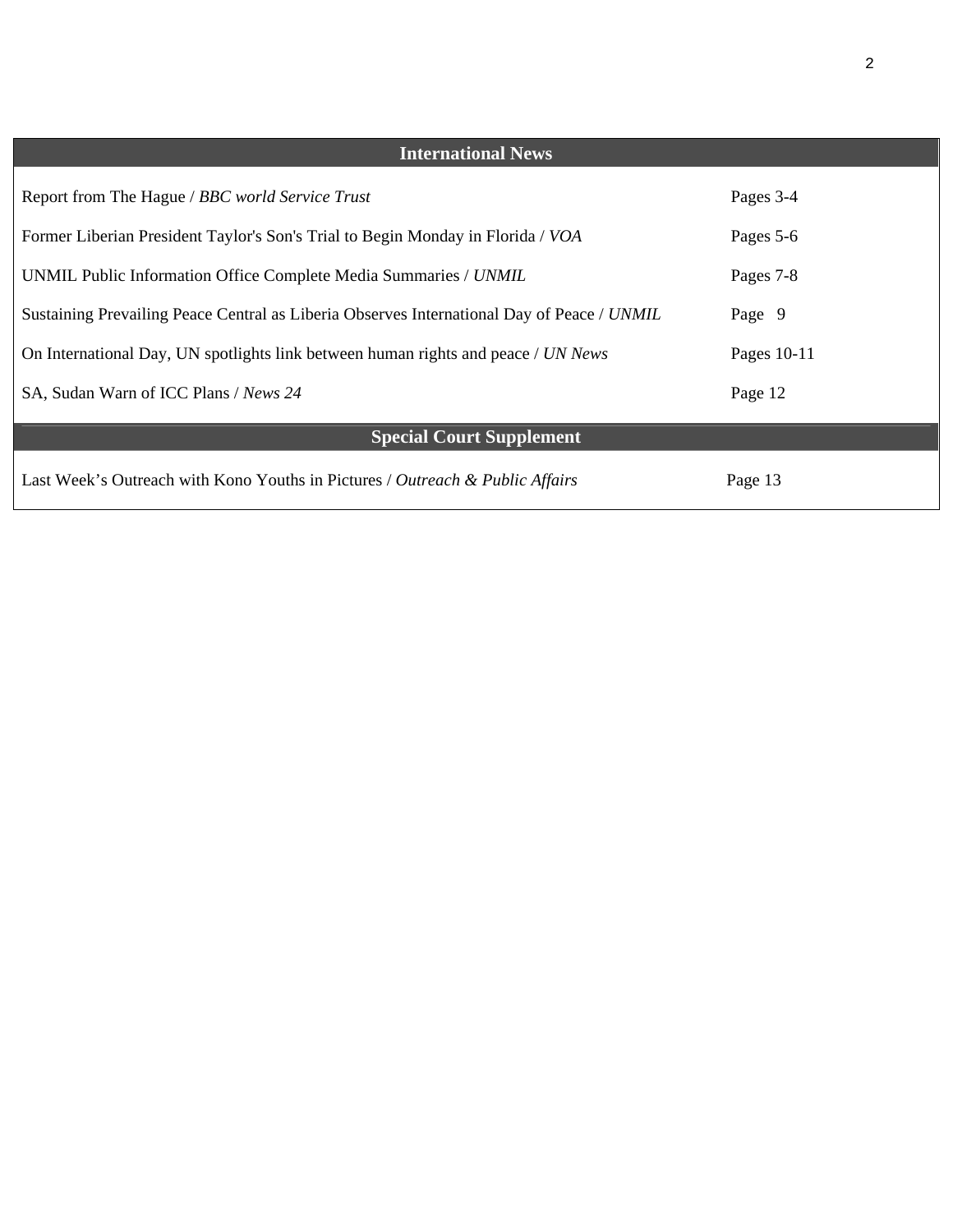# Report from The Hague

Friday, 19 September 2008

BBC World Trust Joseph Cheeseman

The prosecution of the Special Court for Sierra Leone in its indictment attributed the atrocities committed by the RUF and the AFRC in Sierra Leone to the support of Former Liberian President Charles Taylor. But Mr. Taylor's defence team tries to shift the blame to other forces like the West African Peace Keeping Force, ECOMOG and the Civil Defence Force known as Kamajors. BBC World Service Trust Joseph Cheeseman reports from The Hague.

The prosecution 41st witness, Alex Bao has described Former RUF Commander, Sam Bockarie alias Mosquito as a vicious killer. But Defence Lawyer Morris Anyah was more interested in the atrocities of ECOMOG and the Kamajors than the atrocities of the AFRC and the RUF. Mr. Anyah questioned the witness about atrocities committed by forces that fought in defence of the Sierra Leonean Government.

Mr.Bao: Yes they did commit atrocities, a lot of atrocities, according to eyewitness accounts.

Mr. Anyah: So you do not consider the burning of the police documents at your police compound an atrocity by the Kamajors?

Mr. Bao: It is indeed.

Mr. Anyah: So that is one atrocity at least we agree on that the Kamajors committed, yes?

Mr. Bao: Yes.

Mr. Anyah: Did ECOMOG commit any atrocities in Kenema during the junta period?

Mr. Bao: Yes, caused by the AFRC and the RUF rebels, yes.

Mr. Anyah: I'm not asking you what the cause was. Answer the first part of the question. Did ECOMOG commit any atrocities in Kenema during the junta period?

Mr. Bao: Yes they did.

Mr. Anyah: Are you aware that ECOMOG used child soldiers in Kenema during the junta period?

Mr. Bao: I never saw them use child soldiers. Never. They were all adults.

Mr. Anyah: But they did commit atrocities, we agree on that?

Mr. Bao: They did yes. It's a war.

Mr. Anyah: That's the point. It is a war. And law and order were in short supply, do you agree Mr. Witness?

Mr. Bao: There was no law and order.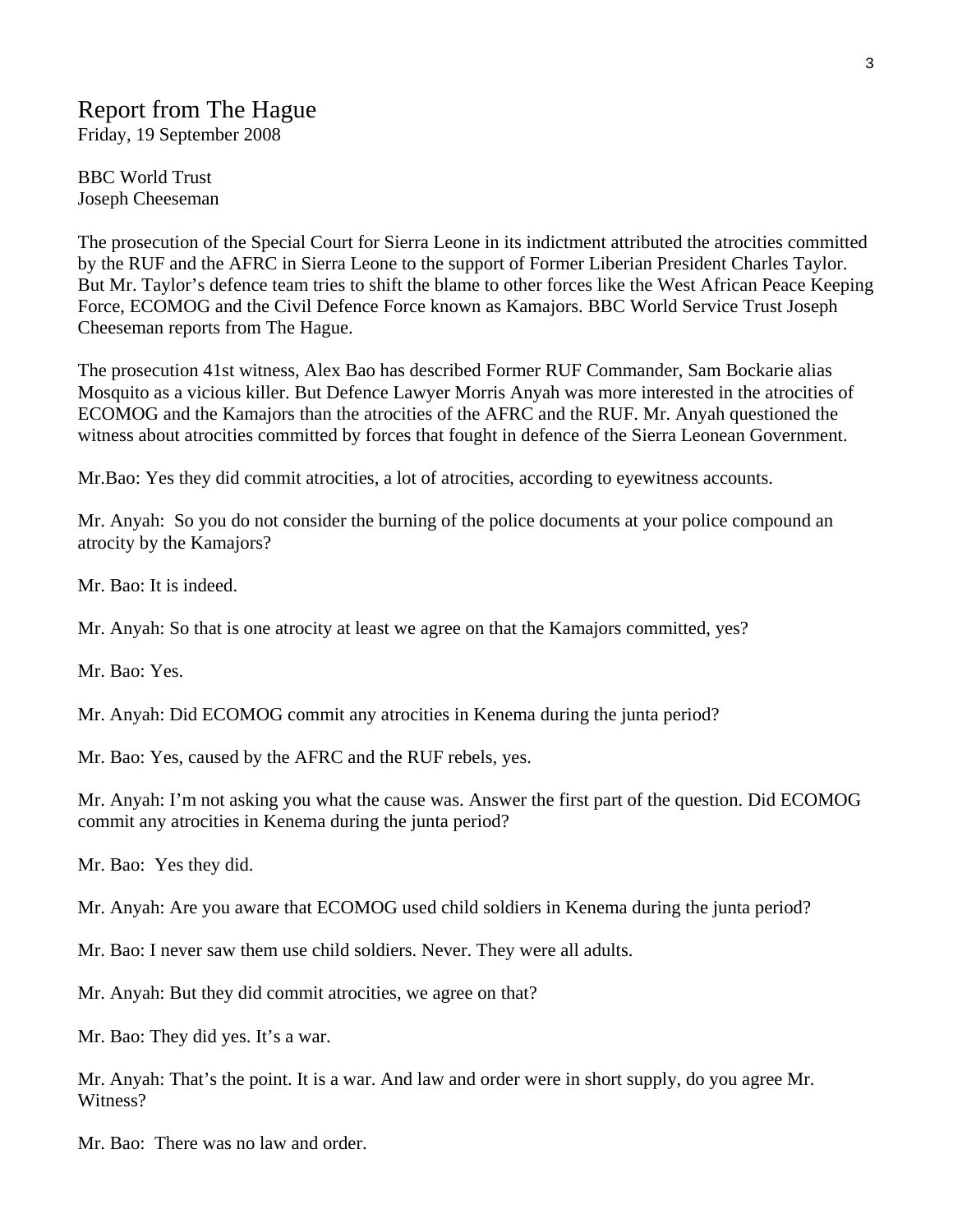Mr Bao testified to the brutal killing of the Chairman of the Kenema City Council B.S Massaquoi allegedly by Sam Bockarie in 1998. The witness said Mr. Massaquoi and others were branded as Kamajor supporters. He told the court B. S. Massaquoi was stabbed on the back and later found with a cement block lying on the head of his dead body. Mr. Bao said Massaquoi's body was also riddled with bullets. Defence Lawyer Morris Anyah wondered whether the witness had a personal hatred for Sam Bockarie.

Mr. Bao: I have nothing against Mosquito, I like him, he's my brother. But I did not like what he was doing to my people and my country.

Mr. Anyah: You called Mosquito your brother.

Mr. Bao: Yes. He's my brother, Sierra Leonean, I have nothing against him. I just didn't like what he was doing to my people and my country.

Mr. Anyah: You remember what you said yesterday, at the end of the day? You described him yesterday as a vicious killer. Do you stand by that?

Mr. Bao: Yes indeed. He was.

Mr. Anyah: In your estimation, he was not a pleasant fellow, yes?

Mr. Bao: He was not. I said the guy was a vicious killer. How can he be a pleasant fellow?

At the conclusion of Mr. Bao's cross-examination, the prosecution tendered four documents into evidence, but one was objected to by the defence team. The defence objected to the photo copy of the witness' diary containing the accounts of Mr. B. S. Massaquoi's death. The defence team insisted that the prosecution produce the original copy. But the court ruled in favor of the prosecution stating the defence had the option to have objected in their reply to the prosecution's motion on September 12. The prosecution also lost when they objected to an extract showing prior in consistency on the part of the witness, tendered by defence as exhibit. So on Friday the prosecution lost one motion and the defense lost one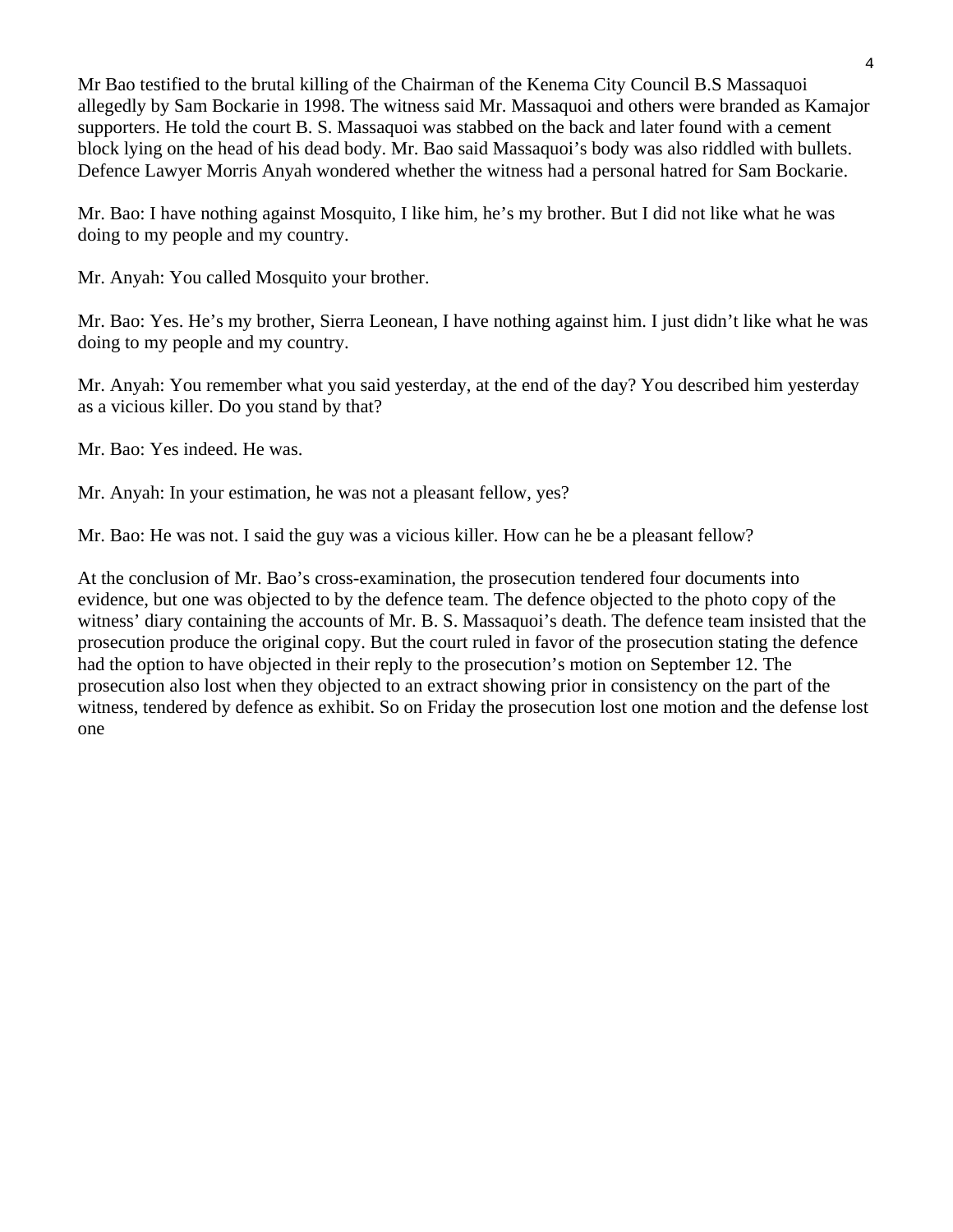Voice of America Monday, 22 September 2008

### **Former Liberian President Taylor's Son's Trial to Begin Monday in Florida**

By James Butty Washington, D.C.

The trial of Roy Belfast, Jr., also know as Chuckie Taylor, son of former Liberian President Charles Taylor, is expected to begin Monday in Miami, Florida. At the height of the Liberian civil war, Chuckie Taylor, a U.S. citizen allegedly created and commanded the Anti-Terrorist Unit, his father's notorious personal security force.

But in 2006, a federal grand jury in Miami indicted Chuckie Taylor for participating in the July 2002 torture of a victim in Monrovia. He's charged with one count of torture, one count of conspiracy to commit torture, and possession of a firearm during the commission of a violent crime. Chuckie Taylor faces up to 47 years in jail if found guilty on all counts.

Theresa Harris is deputy director of the World Organization for Human Rights USA. She told that her organization, as a friend of the court, provided information on what she called the serious international human rights issues involved in the Chuckie Taylor trial.

"The crime of torture in the United States, which is a felony federal crime, was adopted by Congress as a way of implementing the United States' obligation under the Geneva Convention against torture, which is a United Nations treaty. And that treaty requires the United States and all countries that are party to it, that ratified it, they are required among other things to criminalized torture and to prosecuted people who are alleged to have committed torture regardless wherever it happened in the world," she said.

Chuckie Taylor is charged with one count of torture, one count of conspiracy to commit torture, and possession of a firearm during the commission of a violent crime.

Harris said the charges against Chuckie Taylor are serious and that it is up to the prosecutor to make the charges stick.

"The indictment names several very grave, serious allegations of torture and other atrocities that are listed as quite serious, but it would be up to the U.S. attorney's office to present the evidence during the trial to prove that Chuckie Taylor is responsible for those particular acts of which he is alleged," Harris said.

Because of the fear that U.S. citizens could also be tried in other countries for alleged torture, Harris hoped that the United States would respect the Geneva Convention against torture.

"The reason that we have an international treaty on torture that all countries must themselves respect the prohibition against torture and similarly enforce when other countries don't observe that prohibition. So we do in fact also need to make sure that U.S. officials are also not committing torture at the same time. But it's a universal obligation. But of course what happens in this trial, many people will be looking at it to see how it reflects on the United States' own practices," she said.

Harris said it is possible that witnesses from Liberia could testify because Chuckie Taylor is alleged to have committed his crimes against Liberians.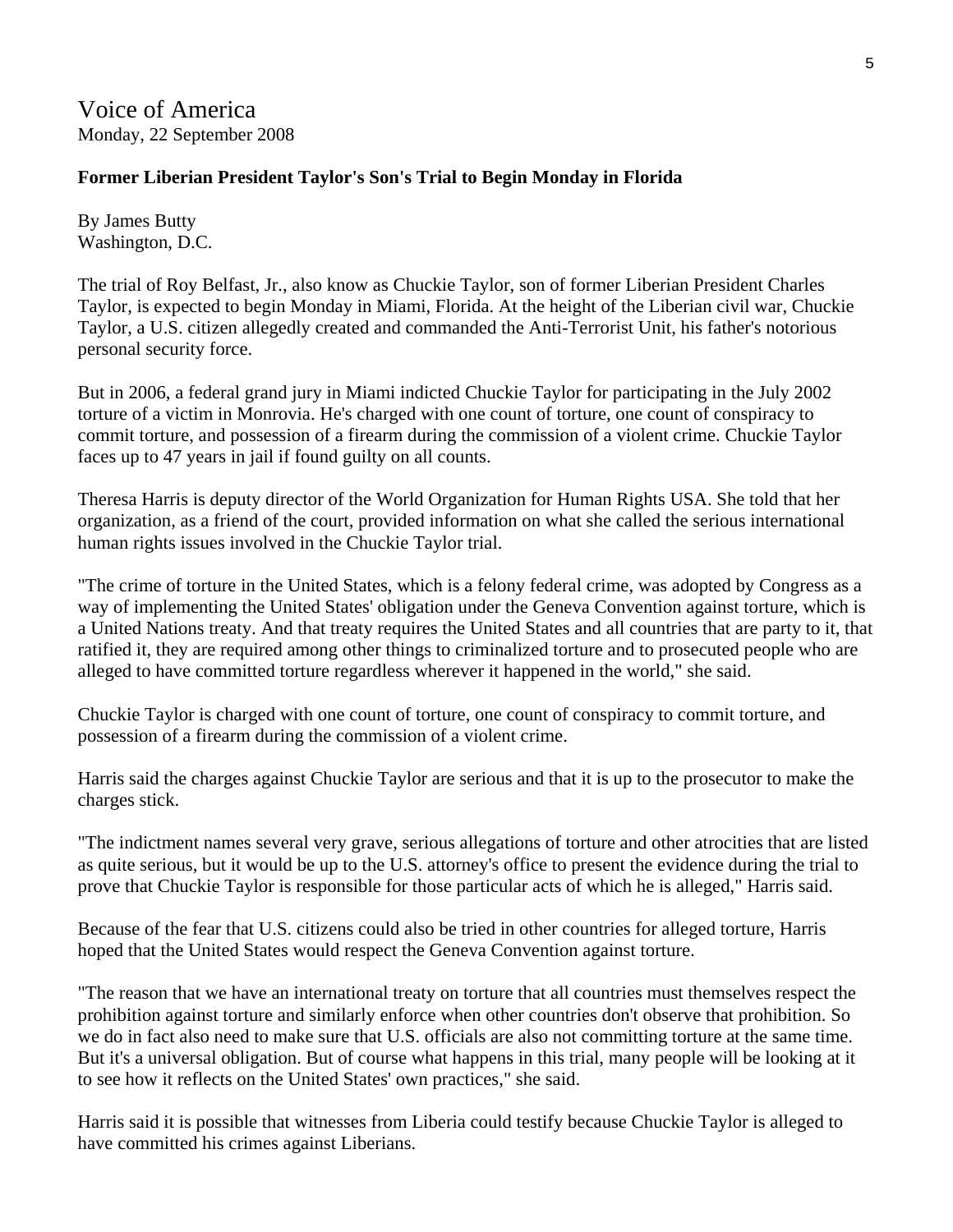"It would appear that the victims who are named in the indictment, the specific charges, all happened in Liberia to Liberian citizens. So it's certainly possible that Liberians will be the witnesses. But we don't know yet who the witnesses will be," Harris said.

She said her organization wants to send the message that people who commit human rights abuses should not find safe havens in other countries.

"Our organization is hoping that the U.S. government will uphold its obligation under international law and would set the standards for other countries for ensuring that torturers do not go free, that people who have committed horrible human rights abuses cannot find safe haven in the United States. We hope that other countries will look to that," she said.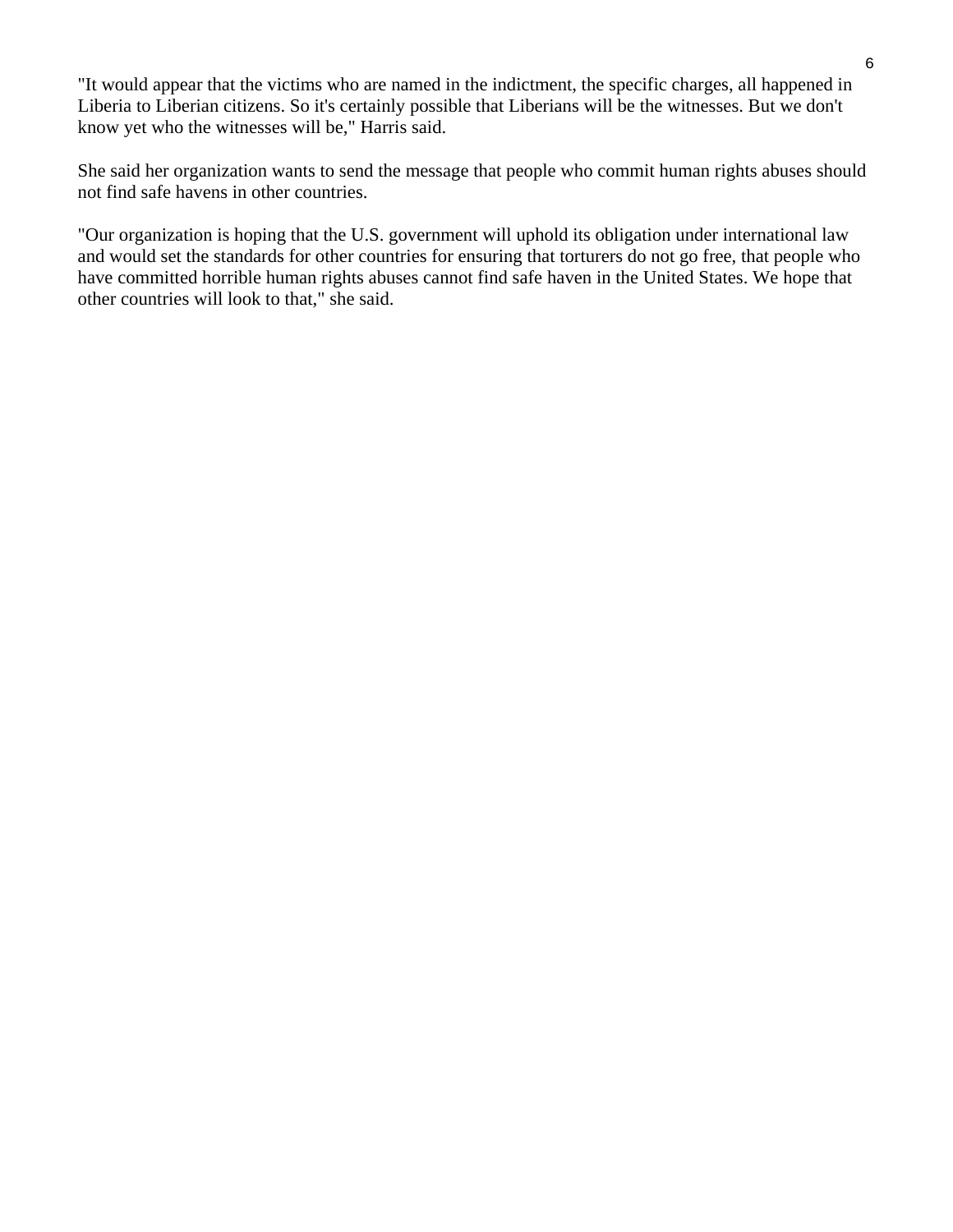# **United Nations Nations Unies**

United Nations Mission in Liberia (UNMIL)

### **UNMIL Public Information Office Complete Media Summaries 19 September 2008**

*[The media summaries and press clips do not necessarily represent the views of UNMIL.]* 

### **Newspaper Summary**

#### **Police Crackdown on Rioting Motorcyclists**

(The News, National Chronicle, New Democrat)

- The New Democrat reports that Police Thursday sought to bring under control motorcycle drivers posing serious threats to public safety in traffic. Following the imposition of restrictions that would confine commercial motorcycle drivers to their communities, the motorcyclists resorted to violent stone-throwing, injuring one of the police officers and disrupting normal business in some parts of the city.
- The New newspaper said the motorcyclists in the Red Light commercial district took to the streets in protest of a new Transport regulation restricting the motorcyclists' activities in the central parts of Monrovia. This is the second time this week that motorcyclist has taken to the streets. On Monday scores of motorcyclists in Monrovia took to the streets early Monday morning, blocking every junction on principal streets in Central Monrovia.

# **Audit Report Will Lead to Action against Officials - President Sirleaf Warns**

(The News)

- The Liberian Government says it would enforce recommendations contained in this year's Audit report from the General Auditing Commission (GAC). President Ellen Johnson Sirleaf said recommendations coming from the GAC will undoubtedly lead to action against officials and other individuals in society. Speaking at the commissioning ceremony of officials of the Anti-corruption Commission Wednesday, the Liberian leader said corruption is a major obstacle to sustained economic growth, poverty reduction, and social development in Liberia.
- The President's statement comes five days after she acknowledged corruption in government and the Liberian society was like a cancer. Addressing a news conference early this week, the President disclosed that there were 50 corruption cases before the Ministry of Justice.

#### **Former Army General Explains Why He Occupied Executive Mansion**

(Heritage, The Informer, National Chronicle, New Vision, The Analyst, Daily Observer, The News The Inquirer)

- The media reports that speaking at the ongoing Truth and Reconciliation Commission (TRC) Thematic hearings in Monrovia, Retired General Charles Julu says he took over the Executive Mansion in 1994 to prevent then rebel leader Charles Taylor from taking power. General Julu was the Chief of Staff of the Armed Forces of Liberia during the latter days of the Samuel Kanyon Doe government. He said he took over the Mansion to occupy the vacuum created by the expiration of the mandate of the Interim Government of National Unity. On September 15, 1994, Gen.
- Julu under the banner of the New Horizon for New Direction announced that he had taken over from the Executive Mansion but ECOMOG peacekeeping troops backed by military gunships and artilleries ejected him from the mansion.
- Meanwhile, the News newspaper reports that Retired General Julu, who is accused of committing atrocities prior and during the civil war said he has not killed a dog before saying "God should kill him if he ever killed anyone." He denied allegations that he dumped several hundred children into a well in Nimba County. Mr. Julu also refuted accusation that he buried several children taken from Nimba County in a mass grave on Duport Road.

### **TRC Hold Hearings for Children in Grand Gedeh County**

(Heritage, The Analyst, The Informer)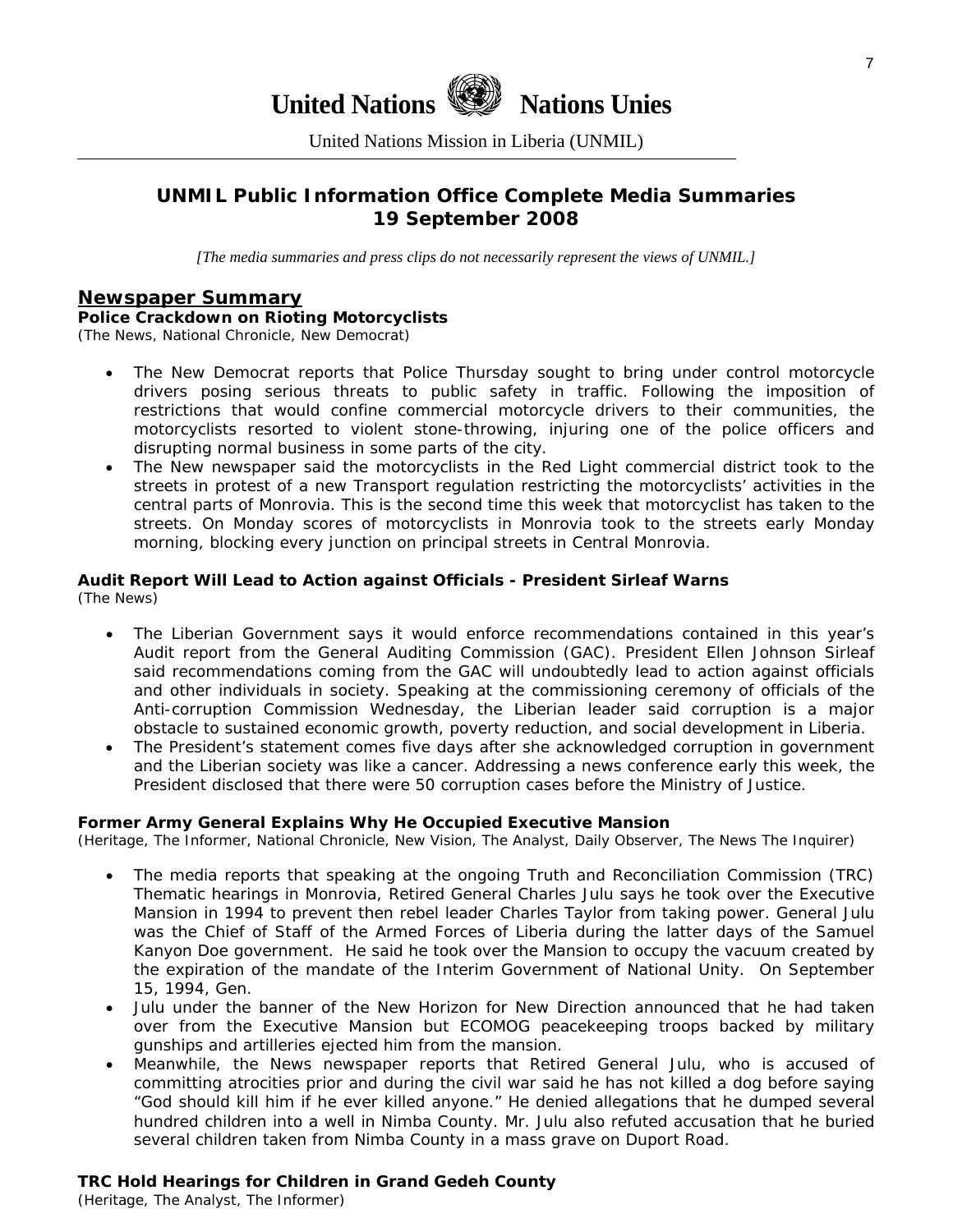- The Truth and Reconciliation Commission (TRC) today held Thematic Hearing for Children in Zwedru, Grand Gedeh County. The hearing was held under theme "Children and the Conflict in Liberia: What Does the Future Hold" is aimed at understanding the impact of the conflict and transitional justice mechanisms on the development of Liberian children and their future.
- The TRC says it has already conducted two of three regional public hearings for children in Zwedru and Tubmanburg, Bomi County. The commission said several children who were direct victims of the conflict would testify followed by a panel discussion with commissioners of the TRC.

### **Senate Asks President Sirleaf to Revoke Certification of Anti-Corruption Commissioner Akoi**

(Heritage, Public Agenda, National Chronicle)

• The Senate has asked President Ellen Johnson Sirleaf to revoke the certification of Joseph Arkoi as Commissioner of the Anti-Corruption Commission. This followed a communication by the head of the Senate Committee on Public Corporations and Autonomous Commissions, Senator Jewel Howard Taylor informing the plenary that Mr. Arkoi has not met the requirement for confirmation as he was asked to resign his membership with the Unity Party. According to Senator Taylor, a provision of the anti-corruption Act requires the public resignation of any nominee from his or her political party. The Senate termed Wednesday's commissioning of Mr. Joseph Arkoi by President Sirleaf as an error.

# **Radio Summary**

**Star Radio***(News monitored today at 8:00 am)* 

### **Star Radio***(News monitored today at 9:00 am)*

### **JPC Declines Request to Sit on Email Saga Probe Commission**

- The Catholic Justice and Peace Commission (JPC) have withdrawn from the commission set up to investigate the email scandal linking the presidency.
- In a letter to Justice Minister Philip Banks, the JPC says it does not possess the capacity required to determine the authenticity of the email exchanges.
- The JPC believes to establish the truth or falsity of the emails requires a sophisticated technical knowledge and high criminal investigative skills.
- The JPC is the second group to withdraw from the investigation.
- Earlier the Press Union of Liberia withdrew its inclusion on grounds that it wanted to remain neutral in the coverage of the investigation.
- The withdrawals now leave the Bar Association and two former investigators as members of the investigative commission.

### **Government, WFP Launch Urban School Feeding Programme**

- A World Food Programme release issued in Monrovia says, Government and the World Food Program have launched the urban school feeding to target 150,000 children.
- According to the UN Food Agency, the targeted children are short of food because of the hike in prices of food.
- Another 4,000 rural school children will continue to benefit from the feeding programme which aims to improve access to primary education through the distribution of daily-cooked meal.
- More than 2,600 government and community primary schools in Liberia would benefit from the feeding program.

### **Former Executive Mansion Battalion Commander On Why He Occupied Mansion**

*(Also reported on Truth F.M. and ELBC)* **TRC Hears from Children in Grand Gedeh**  *(Also reported on Truth F.M. and ELBC)* 

### **Senate Urges President Sirleaf to Revoke Commission Akoi**

(Also reported on Truth F.M. and ELBC)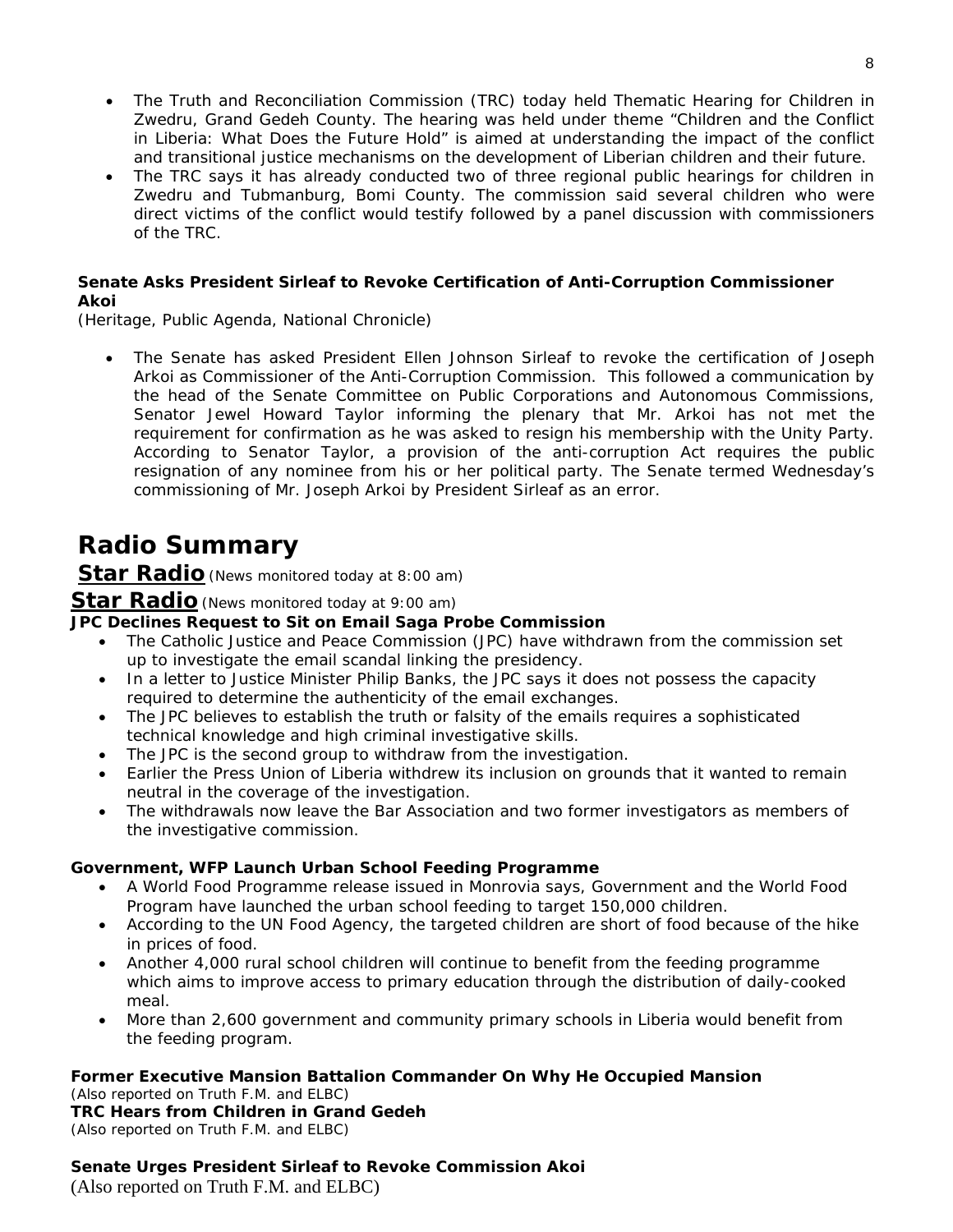**UNITED NATIONS** MISSION IN LIBERIA



**MISSION DES NATIONS UNIES** AU LIBERIA

#### **Sustaining prevailing peace central as Liberia observes International Day of Peace**

*Monrovia, Liberia –* The United Nations, Liberian Government, non-governmental organizations (NGO) and a cross-section of Liberians are commemorating this year's International Day of Peace throughout Liberia with a range of activities that began on Friday 19 September. On Friday, during the main event at the headquarters of the UN Mission in Liberia (UNMIL), the UN Envoy in Liberia, Ellen Margrethe Løj, and Liberia's Vice President, Joseph N. Boakai, planted trees to symbolize the continuing cooperation between the Government of Liberia and UNMIL to maintain peace in the country.

Recognizing the theme of this year's observance, Peace and Human Rights, the Vice President recalled that "as a nation, we have known war and its attending consequences". Furthermore, he urged all Liberians to "deal with the root causes of conflict to avoid dealing with their costly effects." Mr. Boakai also pointed out that observing the day with the planting of trees was "a reminder of the need to protect the environment".

The Special Representative of the Secretary-General (SRSG), Ms. Løj, delivered the Secretary-General's message in which he emphasized the "development emergency" faced by many African countries not on track to reach any of the Millennium Development Goals. The Secretary-General's message added that the accomplishment of those goals was essential to the achievement of peace. The Secretary-General also called on world leaders to "join forces against conflict, poverty and hunger, and for all human rights for all".

Among other events held on Friday was a forum in which Liberia's Minister of Defense, Minister of Justice and Inspector-General of Police, among others, discussed the role of the police and military in securing human rights in Liberia. In addition to other issues, they highlighted the need to strengthen the country's prosecutorial capacity to ensure speedy adjudication of cases and to establish a professional standards division in the Liberia National Police (LNP). Among those attending were students, personnel from the New Armed Forces of Liberia and the LNP, and representatives of civil society organizations.

Earlier in the week, a number of Liberian youth participated in a video workshop, which culminated in the production of stories in which they expressed their views on peace and human rights to be sent to CNN's I-report special programming on peace in observance of the Day. Liberian students were also part of a video-conference organized by UN Headquarters in New York and they interacted with counterparts from Afghanistan and Sudan, and with UN Messengers of Peace.

Additional activities took place on Sunday 21 September, including sporting activities in Monrovia organized in conjunction with the NGO Right to Play, the highlight of which was an amputee football game.

The International Day of Peace was established by the General Assembly in 1981, which later fixed the day in 2001 to be observed every year on 21 September as "a day of global ceasefire and non-violence".

9

\*\*\*\*\*\*\*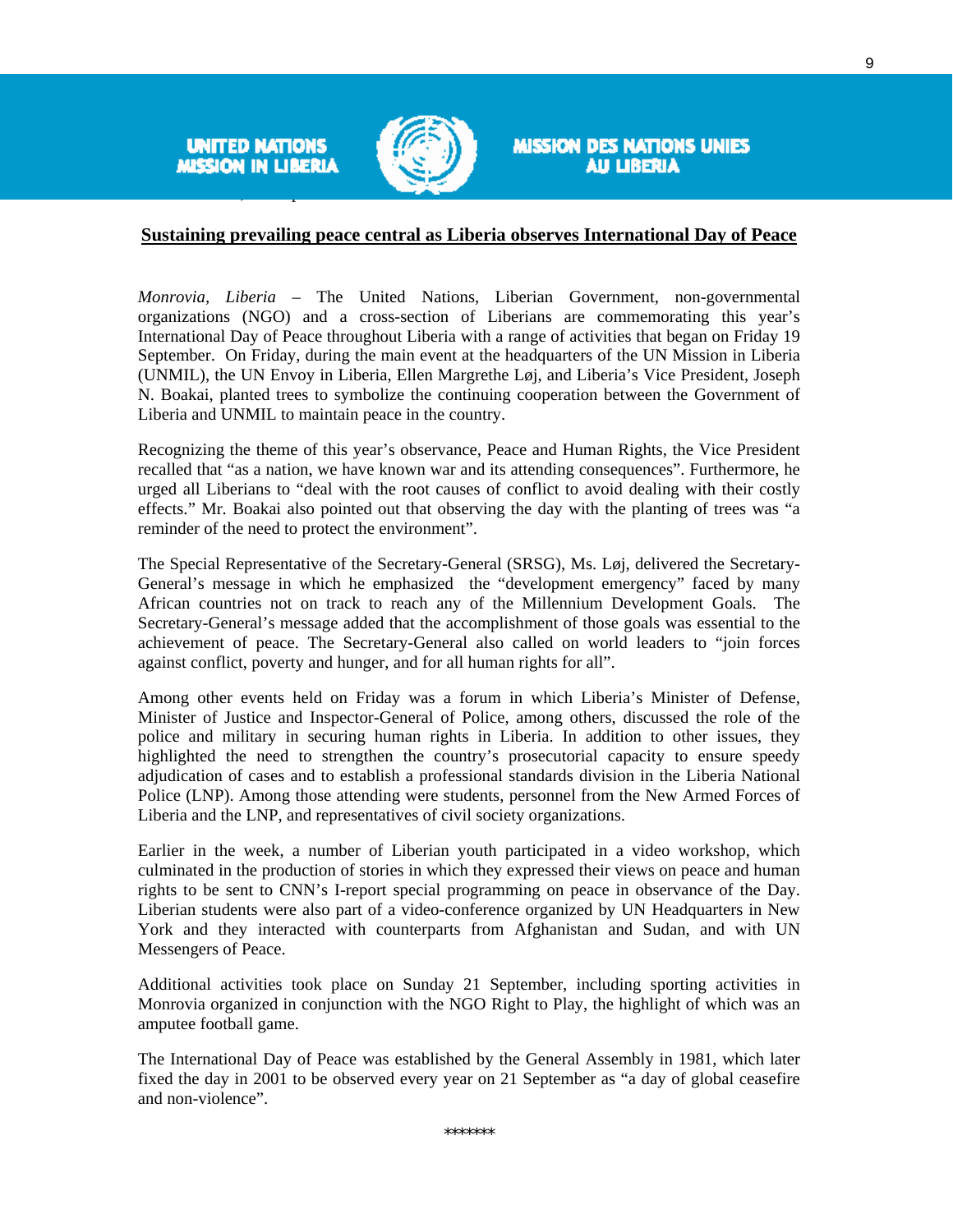# UN News Centre Monday, 22 September 2008

### **On International Day, UN spotlights link between human rights and peace**

21 September 2008 – Teaming up with a range of actors, from artists and students, to cell phone companies and chess enthusiasts, the United Nations is celebrating the International Day of Peace, which this year holds special meaning since 2008 also marks the 60th anniversary of the adoption of the Universal Declaration of Human Rights.

"We know that human rights are essential to peace," Secretary-General Ban Ki-moon said in his message to mark the Day, which is observed every year on 21 September.

"Yet too many people around the world still have their rights violated – especially during and after armed conflict. That is why we must ensure that the rights in the Declaration are a living reality – that they are known, understood and enjoyed by everyone, everywhere," he stated.

Mr. Ban kicked off this year's celebration of the Day at the traditional peace bell ringing ceremony in New York on Friday, joined by four UN Messengers of Peace. During the event, the Secretary-General sent a text message for peace, as part of a UN campaign that urged cell phone users to compose peace messages to be published on a website and delivered to world leaders gathered for the General Assembly this week.

Assembly President Miguel D'Escoto Brockmann, in his message, said it is fitting that the Day closely coincides with the opening of the body's new session each September. "This is when representatives of the 192 Member States gather to renew their commitment to work together in the quest for world peace, the eradication of poverty and to pursue the progressive advancement of human rights," he stated.

"We must never delude ourselves, or let others pretend, that peace is merely the absence of war or some exalted state of impassivity," he added. " World peace will only be achieved through active resistance to all that negates and diminishes human dignity, and waging peace, is therefore, eminently political and oftentimes provocative."

Noting that this year also marks the 60th anniversary of UN peacekeepers, Mr. D'Escoto urged support for the Organization's efforts to bring calm to conflict-ridden areas and for the over 100,000 soldiers, police and civilians deployed worldwide to keep the peace, prevent conflicts, and safeguard fragile peace processes.

The UN's peace operations around the globe are also commemorating the Day with various activities. For example, children in Naqoura were invited to paint their visions of peace on the walls of the headquarters of the UN Interim Force in Lebanon (UNIFIL).

In Juba, the UN Mission in Sudan (UNMIS) and its partners are celebrating the Day a photo exhibition entitled "Images of Peace," focusing on similarities and differences in the cultures of Southern Sudan and aiming to foster better community dialogue and understanding.

Meanwhile, communities across Afghanistan are marking the day with sports events, marches and gatherings, all part of what the UN mission there – known as UNAMA – has described as an "unprecedented" campaign in the run up to the Day. In addition to the many events, teams of health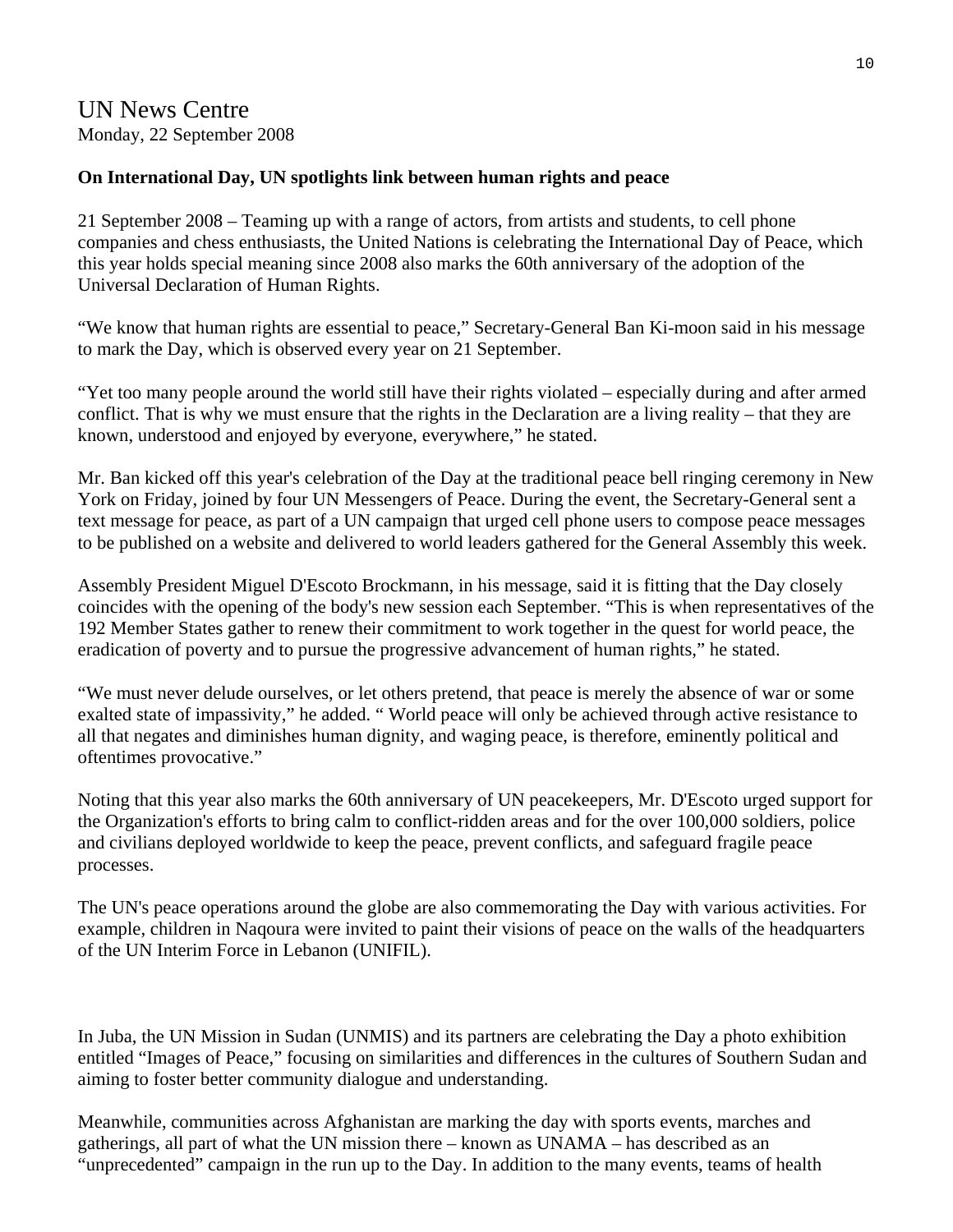workers fanned out across the country in the most ambitious Peace Day polio vaccination effort to date, aiming to reach 1.8 million children.

Other UN-organized activities taking place around the world include a peace walk in Accra, an observance in cooperation with Chulalongkorn University in Bangkok, a peace bell ceremony in Mexico City, and a traditional UN Cup Chess Festival entitled "sports for peace" in the Armenian capital, Yerevan.

In addition, 60 students from Belgrade, Ljubljana, Podgorica, Sarajevo, Skopje, and Zagreb are gathering together today in the Austrian capital for a forum entitled "Uniting for Peace," organized by the UN Information Service (UNIS) and the City of Vienna.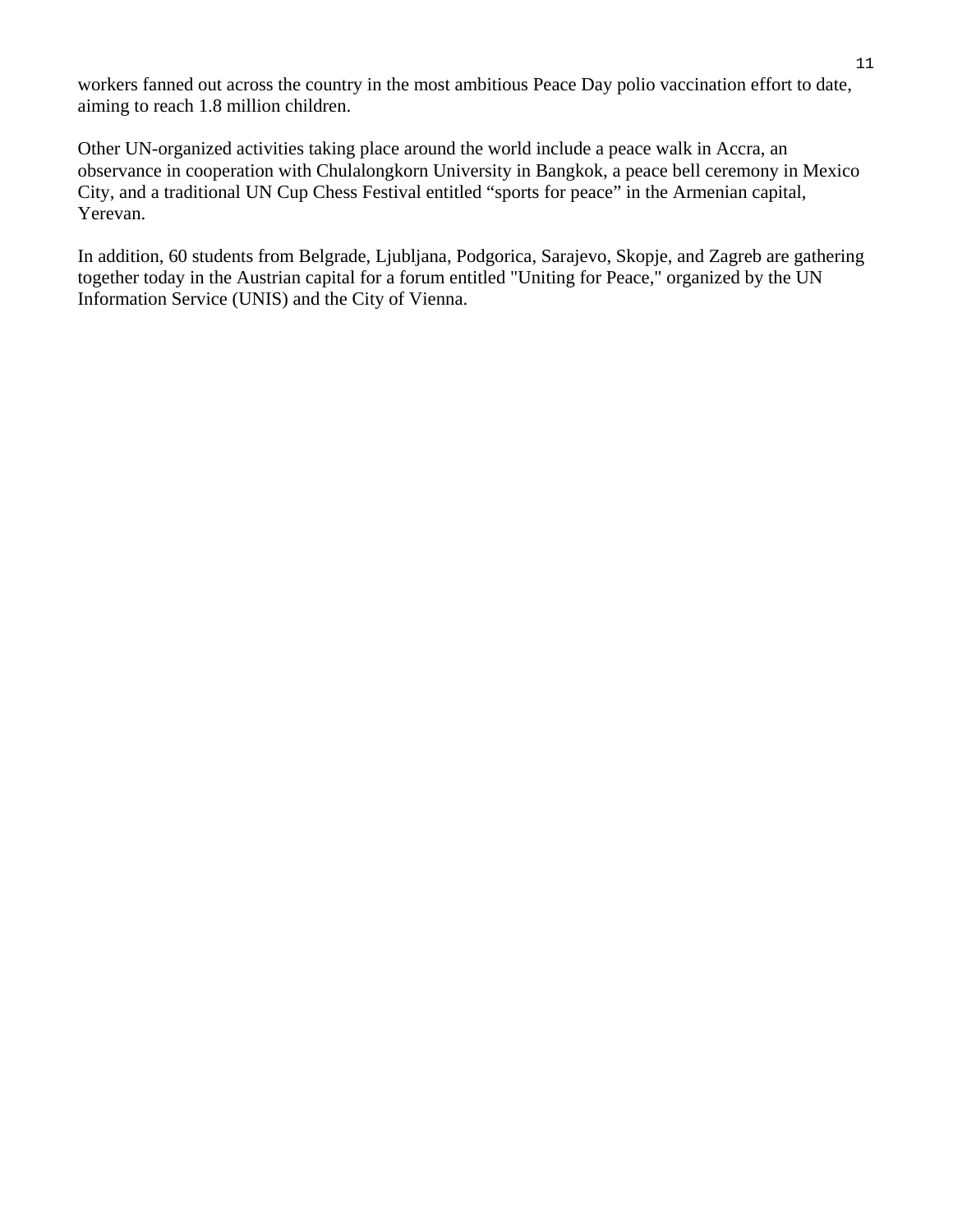### **SA, Sudan warn of ICC plans**

Cape Town - Peace efforts in Sudan's troubled Darfur region could be seriously undermined by the International Criminal Court's plans to issue an arrest warrant for President Omar al-Bashir, South Africa and Sudan warned in a joint statement on Tuesday.

Its release follows talks between President Thabo Mbeki and his Sudanese counterpart on bilateral, regional and international issues of mutual concern.

Mbeki arrived in Sudan on Monday, at the head of a delegation including Deputy Foreign Affairs Minister Aziz Pahad. The talks ended on Tuesday.

According to the statement, Mbeki was briefed on "the internal situation in Sudan, particularly the situation in Darfur, the indictment of President al-Bashir by the International Criminal Court, the implementation of the Comprehensive Peace Agreement and the situation in Sudan as a whole".

The two sides had agreed that "the approval... of the application by the International Criminal Court chief prosecutor could seriously undermine the ongoing efforts aimed at facilitating the early resolution of the conflict in Darfur".

Further, it could undermine the promotion of long-lasting peace and reconciliation in Sudan as a whole and, as a result, "may lead to further suffering of the people of Sudan and greater destabilisation with farreaching consequences for the country and the region".

ICC chief prosecutor Luis Moreno Ocampo has asked judges to issue an arrest warrant for al-Bashir, alleging he lead a campaign of genocide in Darfur, a charge refuted by the Sudanese president.